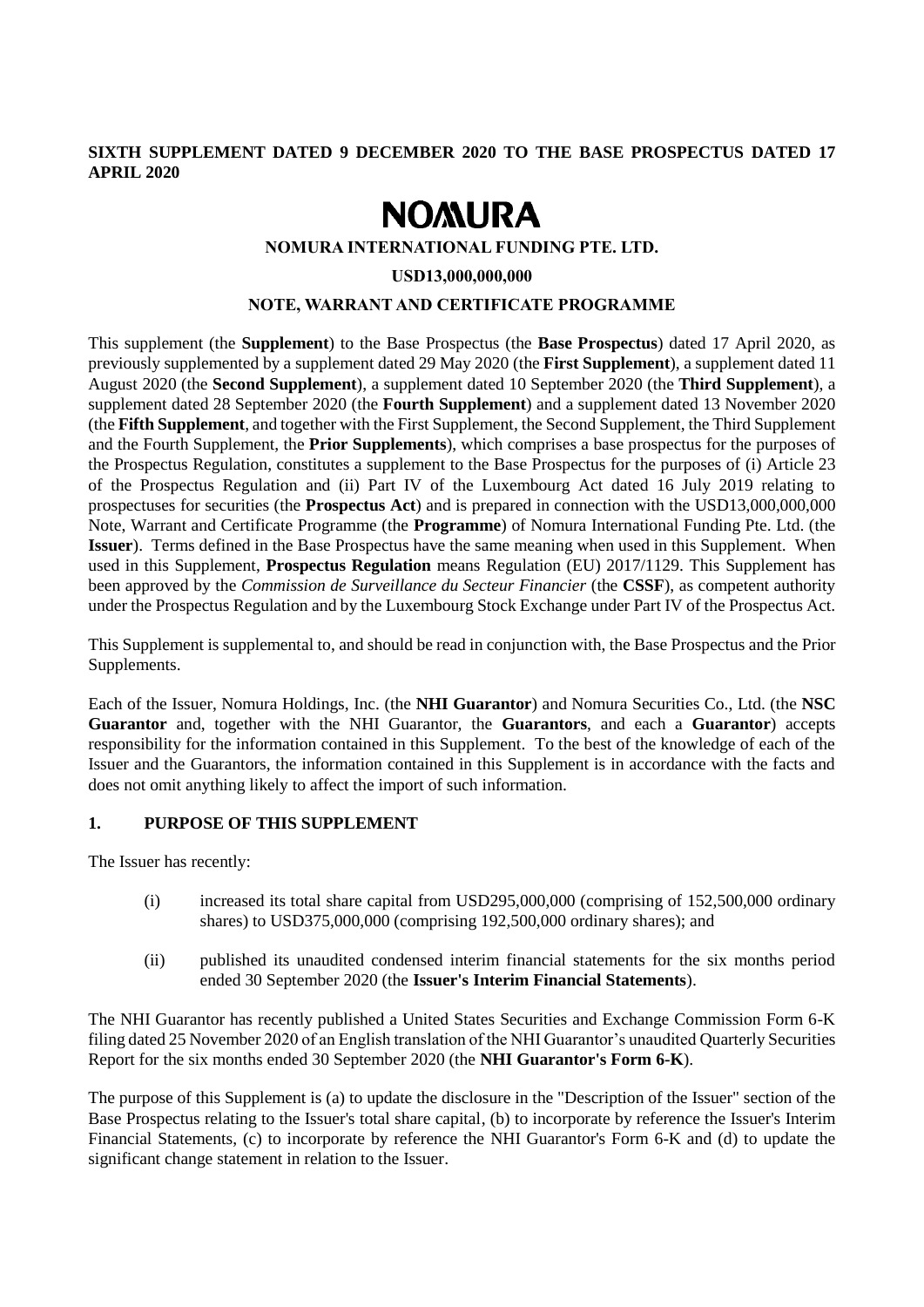## **2. ISSUER SHARE CAPITAL**

On 25 November 2020 the Issuer's share capital increased from USD295,000,000 comprising of 152,500,000 ordinary shares to USD375,000,000 comprising of 192,500,000 ordinary shares.

The first paragraph under the heading "Major Shareholders" on page 732 of the Base Prospectus shall be deleted and replaced with the following:

"The Issuer has a total share capital of US\$375,000,000 comprising of 192,500,000 ordinary shares. All issued shares are held by Nomura Holdings, Inc.. The issued capital of the Issuer has been fully paid up."

## **3. PUBLICATION OF THE ISSUER'S INTERIM FINANCIAL STATEMENTS**

The Issuer has recently published the Issuer's Interim Financial Statements.

A copy of the Issuer's Interim Financial Statements has been filed with the the CSSF and, by virtue of this Supplement, the Issuer's Interim Financial Statements are incorporated by reference in, and form part, the Base Prospectus.

As such:

(i) the following text shall be added on page 100 of the Base Prospectus (as amended by the Prior Supplements) immediately following the existing paragraph (cc):

"(dd) the Unaudited Condensed Interim Financial Statements of the Issuer for the six months period ended 30 September 2020 (available at [http://dl.bourse.lu/dlp/106f834c00407d407c84ce090b31a73743\)](http://dl.bourse.lu/dlp/106f834c00407d407c84ce090b31a73743); and"; and

(ii) the following additional section shall be added at the end of the Nomura International Funding Pte. Ltd. section of the table of cross-references which ends on page 101 of the Base Prospectus:

## **Unaudited Condensed Interim Financial Statements of the Issuer for the six months period ended 30 September 2020**

| Director's Report                                                             | Pages 1 to 2  |
|-------------------------------------------------------------------------------|---------------|
| <b>Independent Review Report</b>                                              | Page 3        |
| Condensed Interim Statement of Comprehensive<br>Income                        | Page 4        |
| <b>Condensed Interim Balance Sheet</b>                                        | Page 5        |
| Condensed Interim Statement of Changes in Equity                              | Page 6        |
| <b>Condensed Interim Cash Flow Statement</b>                                  | Page 7        |
| <b>Notes</b><br>the Condensed Interim<br>Financial<br>to<br><b>Statements</b> | Pages 8 to 35 |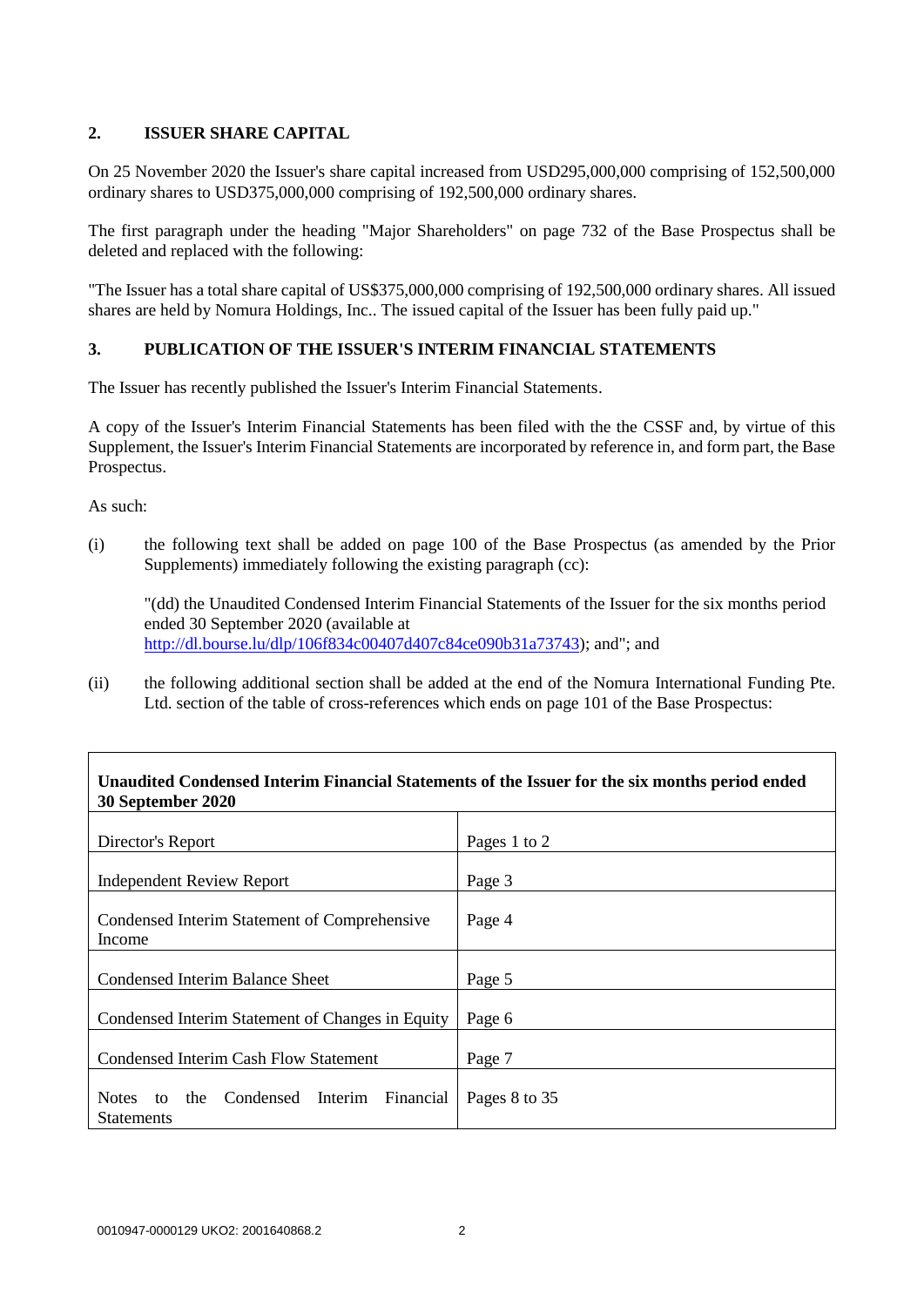## **4. PUBLICATION OF THE NHI GUARANTOR'S FORM 6-K**

The NHI Guarantor has recently published the NHI Guarantor's Form 6-K.

A copy of the NHI Guarantor's Form 6-K has been filed with the CSSF and, by virtue of this Supplement, the NHI Guarantor's Form 6-K is incorporated by reference in, and forms part of, the Base Prospectus.

As such:

(i) the following text shall be added on page 100 of the Base Prospectus (as amended by the Prior Supplements) immediately following the new paragraph (dd) (inserted as described at paragraph 3(i) above):

"(ee) the Form 6-K of the NHI Guarantor dated 25 November 2020, of an English translation of the NHI Guarantor's unaudited Quarterly Securities Report for the six months ended 30 September 2020 (but excluding any documents incorporated therein) (available at [https://www.nomuraholdings.com/investor/library/sec/6k/201125/201125.pdf\)](https://www.nomuraholdings.com/investor/library/sec/6k/201125/201125.pdf); and"; and

(ii) the following additional section shall be added at the end of the Nomura Holdings, Inc. section of the table of cross-references which ends on page 102 of the Base Prospectus:

| Form 6-K for the six months ended 30 September 2020                     |                  |
|-------------------------------------------------------------------------|------------------|
| Consolidated Balance Sheets (Unaudited)                                 | Pages 23 to 25   |
| Consolidated Statements of Income (Unaudited)                           | Pages 26 to 27   |
| <b>Consolidated Statements of Comprehensive</b><br>Income (Unaudited)   | Page 28          |
| Consolidated Statements of Changes in Equity<br>(Unaudited)             | Pages 29 to 30   |
| <b>Consolidated Statements of Cash Flows</b><br>(Unaudited)             | Pages 31 to 32   |
| Notes to the Consolidated Financial Statements<br>(Unaudited)           | Pages 33 to 116  |
| Quarterly Review Report of Independent Auditor<br>(English translation) | Pages 117 to 118 |

## **5. UPDATE OF THE SIGNIFICANT CHANGE STATEMENTS**

The three paragraphs under the heading "6. Significant Change" on page 791 of the Base Prospectus (as amended by the Prior Supplements) shall be deemed deleted and replaced with the following paragraphs:

"There has been no significant change in the financial or trading position of the Issuer since 30 September 2020.

There has been no significant change in the financial or trading position of the NHI Guarantor or the Nomura Group since 30 September 2020.